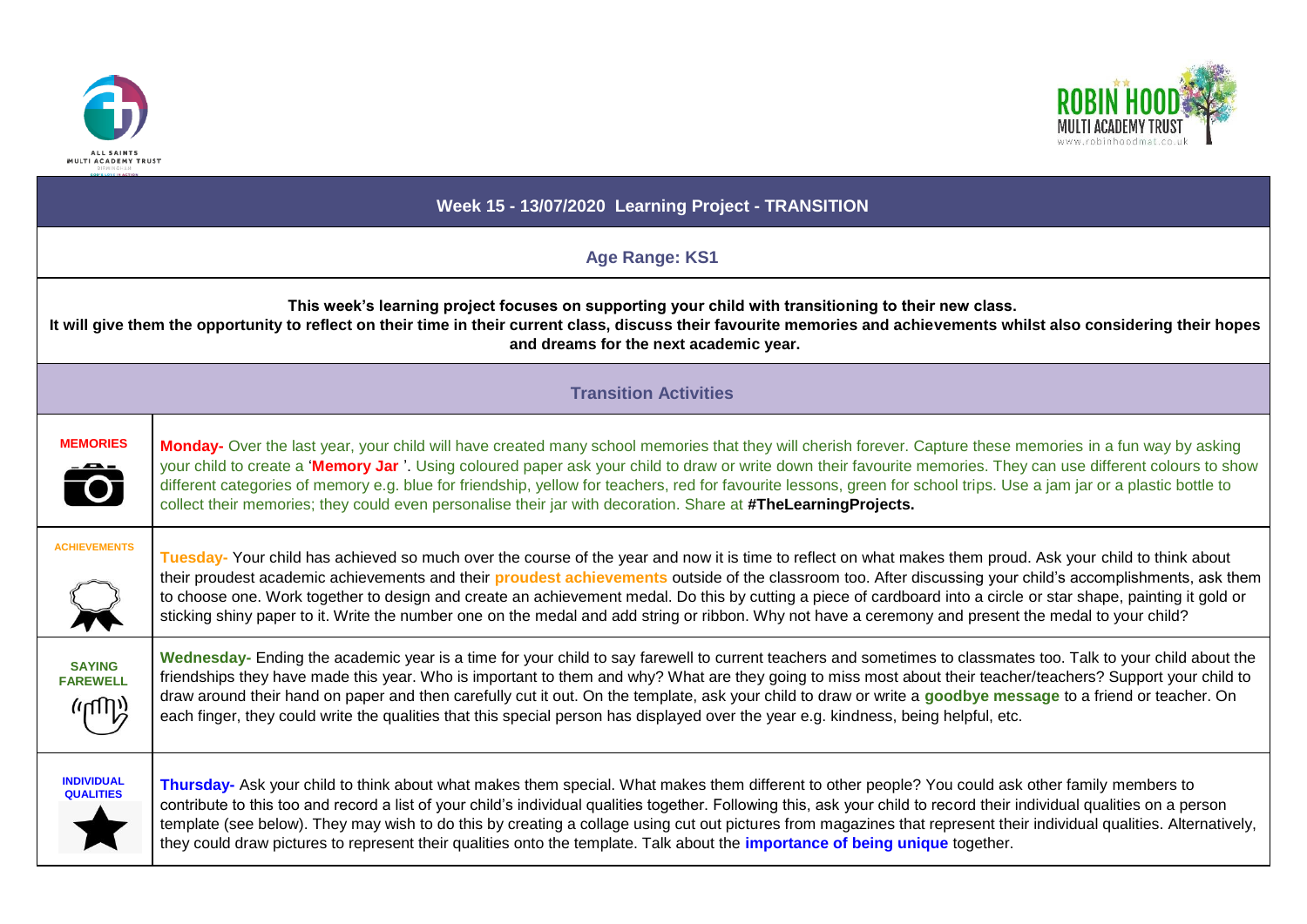

**GOAL SETTING Friday-** Read or listen to the story 'Giraffes Can't Dance' [here.](https://safeyoutube.net/w/tUGG) Talk about how Gerald the giraffe showed determination when trying to achieve his goals. Ask your child what they would like to achieve next year, e.g. 'to improve my handwriting', 'count in tens' or 'show more kindness to others'. After this, ask your child to choose 5 things from the list which they would like to achieve during their next school year. Work together to create a **vision board**. This can be done by cutting out pictures that represent the goals, pasting onto card and decorating. They could add personal qualities to their vision board too.

**#TheLearningProjects**